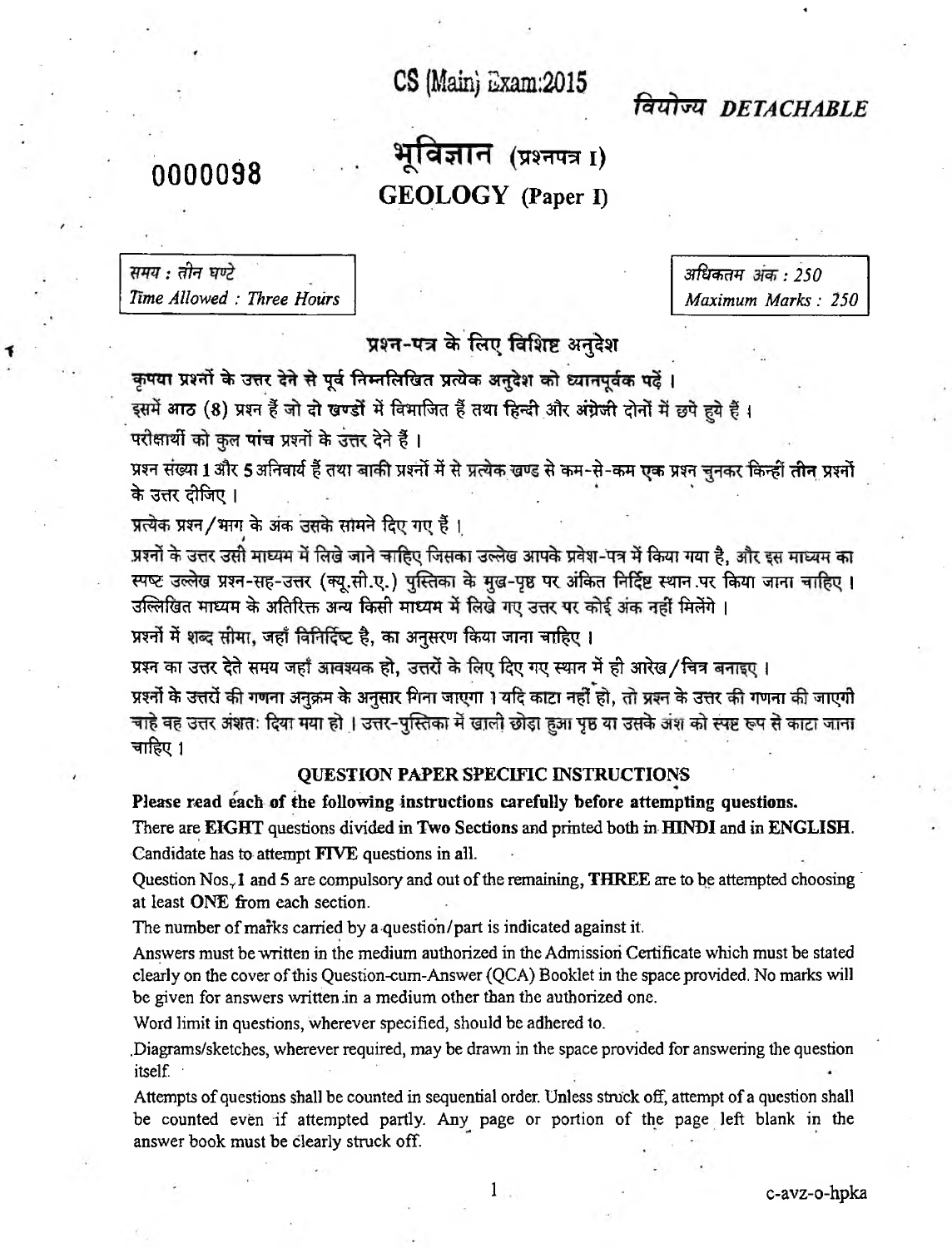## खण्ड 'A' SECTION 'A'

*f '*

| 1.    | निम्नलिखित में प्रत्येक के उत्तर लगभग 150 शब्दों में दीजिए:                                                                                                                   |                   |
|-------|-------------------------------------------------------------------------------------------------------------------------------------------------------------------------------|-------------------|
|       | Answer the following in about 150 words each :                                                                                                                                | $10\times 5 = 50$ |
| 1.(a) | स्थलमंडल (लियोस्फीयर) और दुर्बलतामंडल (ऐस्थीनोस्फीयर) के अभिलक्षणों और गुणधर्मों पर चर्चा<br>कीजिए ।                                                                          |                   |
|       | Discuss the characteristics and properties of the lithosphere and the asthenosphere.                                                                                          | 10                |
| 1.(b) | पैनक्रो <u>मै</u> टिक, बहुस्पैक्ट्रमी और हाइपरस्पैक्ट्रल प्रतिबिंबों के बीच विभेदन कीजिए ।                                                                                    |                   |
|       | Differentiate between panchromatic, multispectral and hyperspectral images.                                                                                                   | 10 <sup>1</sup>   |
| 1.(c) | 'सुव्यवस्थित रेखाचित्रों की सहायता से अपवाह प्रतिरूपों का वर्गीकरण और वर्णन कीजिए ।                                                                                           |                   |
|       | Using neat diagrams, classify and describe drainage patterns.                                                                                                                 | 10 <sup>°</sup>   |
| 1.(d) | सुव्यवस्थित रेखाचित्रों का इस्तेमाल करते हुए, प्रतिबल अक्षों के अनुस्थापन के संबंध में भ्रंशों के<br>प्रकारों का वर्णन कीजिए ।                                                |                   |
|       | Using neat sketches, describe the types of faults in relation to the orientation of the                                                                                       |                   |
|       | stress axes.                                                                                                                                                                  | 10                |
| 1.(e) | विदलन (क्लीवेज) और वलन (फोल्डिंग) के बीच के ज्यामितीय संबंध पर चर्चा कीजिए।                                                                                                   |                   |
|       | Discuss the geometric relationship between cleavage and folding.                                                                                                              | 10                |
| 2(a)  | प्लेट सीमांतों के प्रकारों का वर्णन कीजिए और उनसे संबंधित भूकंपीयता और ज्वालामुखीयता की<br>प्रकृति पर टिप्पणी कीजिए ।                                                         |                   |
|       | Describe the types of plate boundaries and comment on the nature of seismicity<br>and volcanism associated with them.                                                         | 20                |
| 2.(b) | तरंग अपरदन के द्वारा और वेलांचली धाराओं के द्वारा निक्षेपित अवसादों से पैदा होने वाली<br>भू-आकृतियों का वर्णन कीजिए ।                                                         |                   |
|       | Describe the landforms produced by wave erosion and from the sediments<br>deposited by longshore currents.                                                                    | 15                |
| 2.(c) | टैक्टोनाइट क्या होते हैं ? सुव्यवस्थित रेखाचित्रों का इस्तेमाल करते हुए उनके प्रकारों और उनके<br>महत्व का वर्णन कीजिए।                                                        |                   |
|       | What are tectonites? Describe their types and their significance using neat<br>sketches.                                                                                      | 15                |
| 3.(a) | उपयुक्त आरेखों का इस्तेमाल करते हुए, वलनों के रैमसे के वर्गीकरण का सविस्तार वर्णन कीजिए ।<br>Using appropriate diagrams, describe Ramsay's classification of folds in detail. | 20                |
| 3.(b) | · भौमिक (टैरैस्ट्रीयल) और जोवियन ग्रहों के बीच विमेदन कीजिए ।                                                                                                                 |                   |
|       | Differentiate between the terrestrial and the Jovian planets.                                                                                                                 | 15                |
|       |                                                                                                                                                                               |                   |

c-avz-o-hpka 2

 $\overline{L}$ 

 $\overline{\phantom{a}}$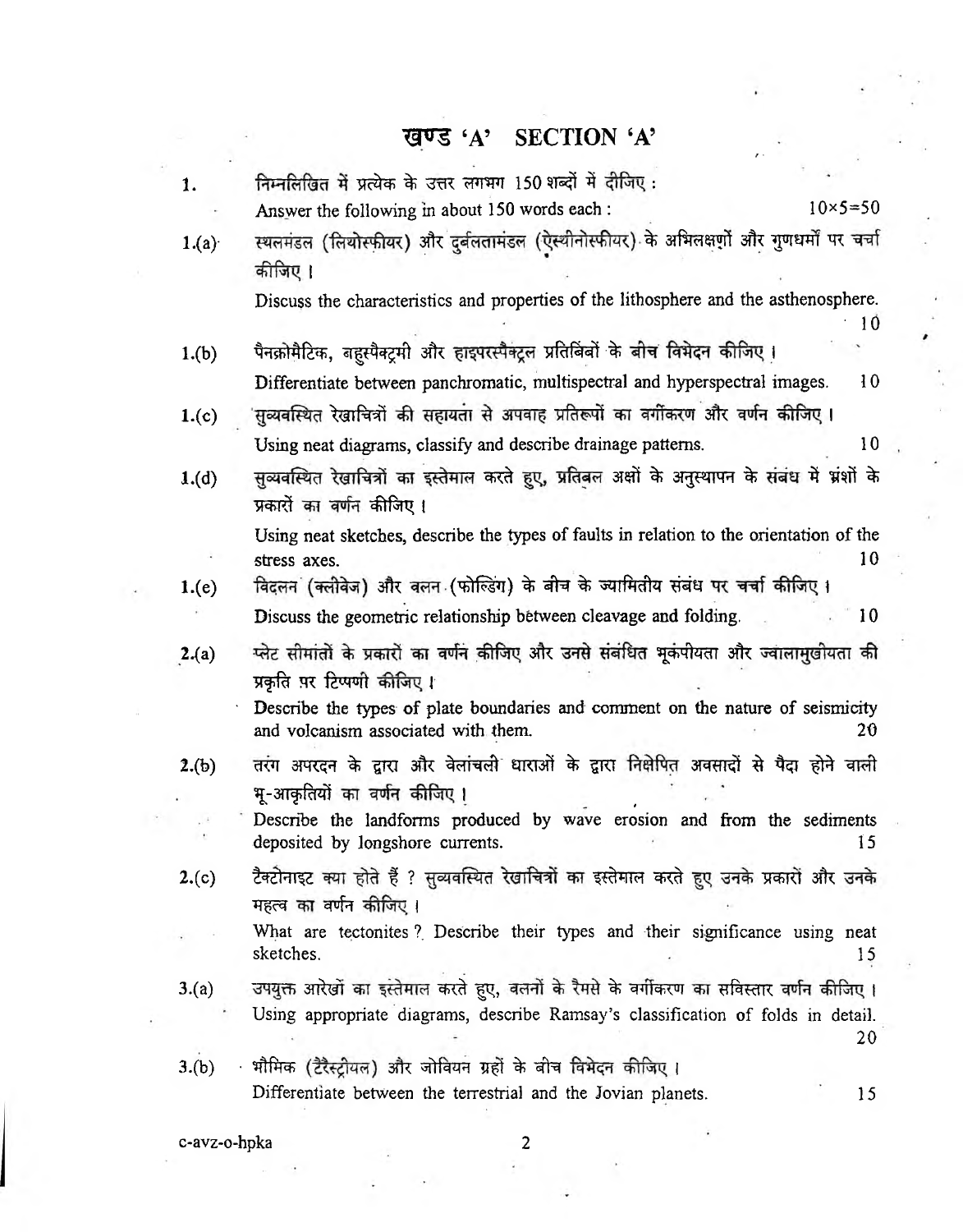| 3.(c)     | पुनरुद्भवन की अनुक्रिया में बनी हुई विभिन्न भू-आकृतियों का वर्णन कीजिए ।                                                                                          |                   |
|-----------|-------------------------------------------------------------------------------------------------------------------------------------------------------------------|-------------------|
|           | Describe various fluvial landforms formed in response to rejuvenation.                                                                                            | 15                |
| 4.(a)     | भारत के पूर्वी और पश्चिमी तटों के साथ-साथ भू-आकृतिक अभिलक्षणों की तुलना कीजिए ।<br>Compare the geomorphic features along the Eastern and Western coasts of India. |                   |
|           |                                                                                                                                                                   | 20                |
| 4.(b)     | पर्वतनीय कटिबंधों के साथ-साथ अग्रभूमि द्रोणियों (बेसिनों) के विकास पर चर्चा कीजिए ।<br>Discuss the evolution of the foreland basins along the orogenic belts.     | $15^{\circ}$      |
| 4.(c)     | मोहर का प्रतिबल अारेख क्या होता है ? उसके महत्व का वर्णन कीजिए ।                                                                                                  |                   |
|           | What is Mohr's stress diagram? Describe its significance.                                                                                                         | 15                |
|           | <b>SECTION 'B'</b><br>खण्ड 'B'                                                                                                                                    |                   |
|           |                                                                                                                                                                   |                   |
| 5.        | निम्नलिखित में प्रत्येक पर लगभग 150 शब्दों में टिप्पणी कीजिए:                                                                                                     |                   |
|           | Write notes on the following in about 150 words each:                                                                                                             | $10\times 5 = 50$ |
| 5.(a)     | ्एक कास्ट और एक वास्तविक कवच के बीच विमेदन कीजिए ।                                                                                                                |                   |
|           | Differentiate between a cast and a real shell.                                                                                                                    | 10                |
| 5(6)      | फोरामिनिफरों में 'दीर्घगोलकीय' और 'सूक्ष्मगोलकीय' परीक्षणों का जनन ।                                                                                              |                   |
|           | Generation of 'Megalospheric' and 'Microspheric' tests in foraminifers.                                                                                           | 10 <sup>°</sup>   |
| 5( c )    | 'विशाल सीमांत भ्रंश' ।                                                                                                                                            |                   |
|           | The 'Great Boundary Fault'.                                                                                                                                       | 10                |
| 5.(d)     | पुश्तेदार बांध ।                                                                                                                                                  |                   |
|           | Buttress dams.                                                                                                                                                    | 10 <sup>°</sup>   |
| $5.(e)$ . | क्षार-पुंज अभिक्रिया।                                                                                                                                             |                   |
|           | Alkali-aggregate reaction.                                                                                                                                        | 10                |
|           | निर्माण सामग्री के रूप में, शैलों के किन अत्यावश्यक अभिलक्षणों पर विचार किया जाना होता है ?                                                                       |                   |
| 6(2)      | मिलावों (ऐग्रिगेट) पर एक टिप्पणी भी लिखिए।                                                                                                                        |                   |
|           | What are the essential characters of rocks to be considered as a construction                                                                                     |                   |
|           | material? Add a note on aggregates.                                                                                                                               | 20                |
| 6.(b)     | एक्क्डि में विकासीय प्रवृत्तियों का एक विवरण प्रस्तुत कीजिए ।                                                                                                     |                   |
|           | Give an account of the evolutionary trends in Equidae.                                                                                                            | 15                |
| 6( c )    | मलेरी संस्तरों, उनकी प्राणिजात अंतर्वस्तु और काल पर चर्चा कीजिए ।                                                                                                 |                   |
|           | Discuss the Maleri Beds, their faunal content and age.                                                                                                            | 15                |
|           |                                                                                                                                                                   |                   |
|           | 3<br>c-avz-o-hpka                                                                                                                                                 |                   |